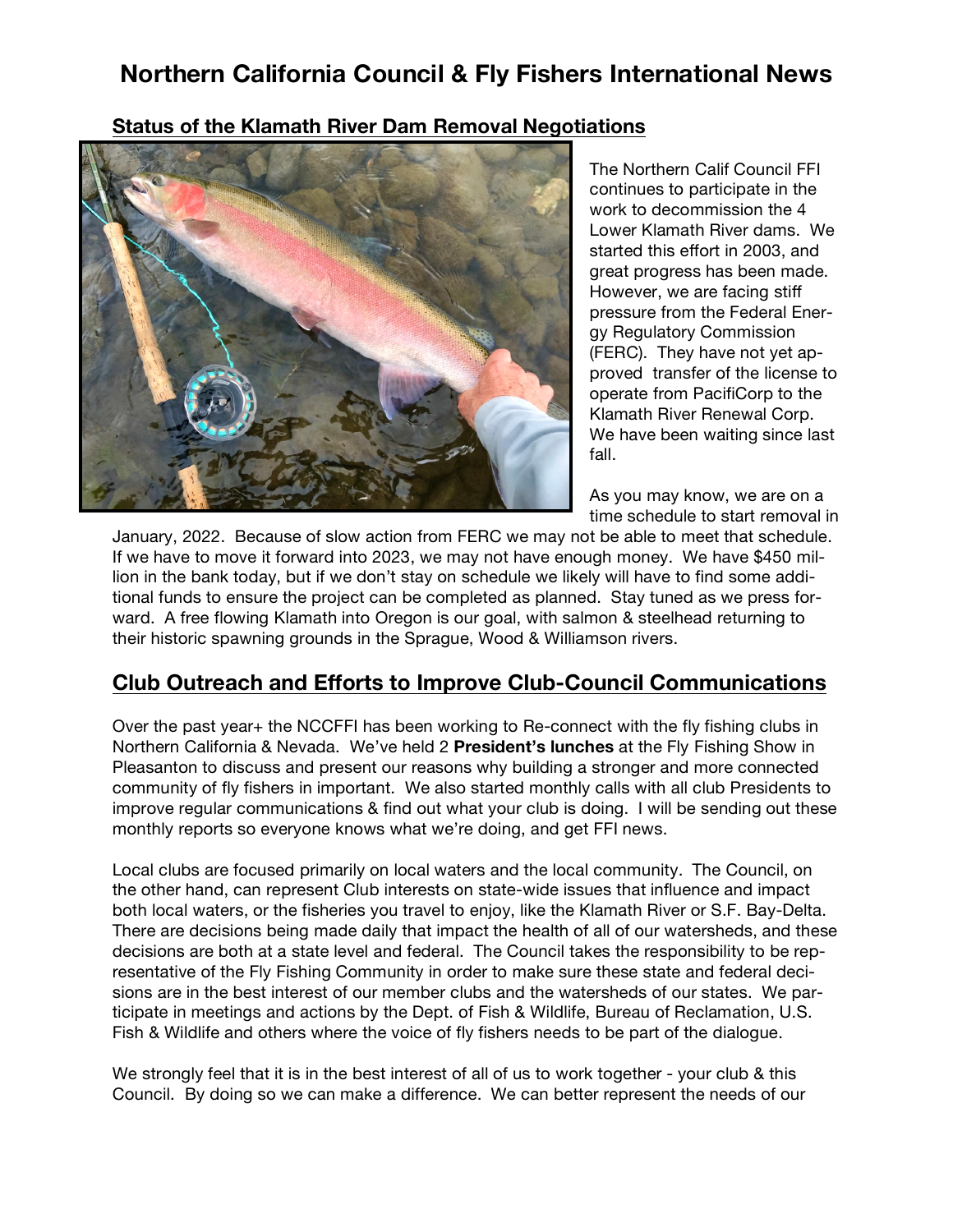# **Northern California Council & Fly Fishers International News**

fisheries, help keep adequate water quality in our lakes and rivers, and be a voice of reason in the decisions our elected officials make at the state and federal level. We are your eyes and ears on issues going on in Sacramento & Washington.

Additionally, the Council & Fly Fishers International bring resources to member clubs like discounted club liability insurance, certification of fly casting instructors, fly tying instruction and certification, and the ability to connect local clubs & members to the larger community in our states. Simply stated - **We are stronger together, and have greater impact if we connect and act as a community of fly fishers. Our goal is to build and tighten this community, and protect our fly fishing heritage for our kids and our grandchildren.** 

#### **Fly Fishers International (FFI) - Building a New Reality for all of Us**

There is a new and exciting reality in FFI today. They have a new President/CEO - Patrick Berry, who is an avid Fly Fishers, and comes from a history of business leadership and success in managing outdoor businesses. At the Board level FFI has recognized they need to make significant changes, and initiate new activities and programs to better engage the fly fishing community. The good news - FFI is on the move!

**Greater benefits to Councils & Clubs** - NCCFFI and our member clubs:

- Expanded education & conservation grants
- College scholarship program for fishery related degrees
- Expanded insurance programs
- A discounted fly fishing equipment program with fly fishing manufacturers
- Developing a new and more user friendly website
- A new annual FFI Expo designed to be more local and connected to regional Councils
- A new series of Webinars focused on fly fishing locations, Conservation and instruction for fly tying and casting
- An enhanced Learning Center on the website for all fly fishers to access
- A more inclusive connection with Councils on decision making through Board-Council combined meetings on Zoom
- Generating a new look and feel through new communication, website & social media
- Engaging with more partners to enhance fly fishing and have a national presence in important decision making in Washington D.C.

The new FFI is moving to be a better partner for all of us, and to enhance our fly fishing experience and help both the clubs and council be more successful. Some of the new benefits are available today, and others are coming. Stay tuned!

For an experience of the **New FFI**, tune into the new Webinars each week. Here's a link to the schedule: https://flyfishersinternational.org/FFI-Online

For past webinars go to this link:

https://flyfishersinternational.org/Events/FFI-Online/Previous-Webcasts